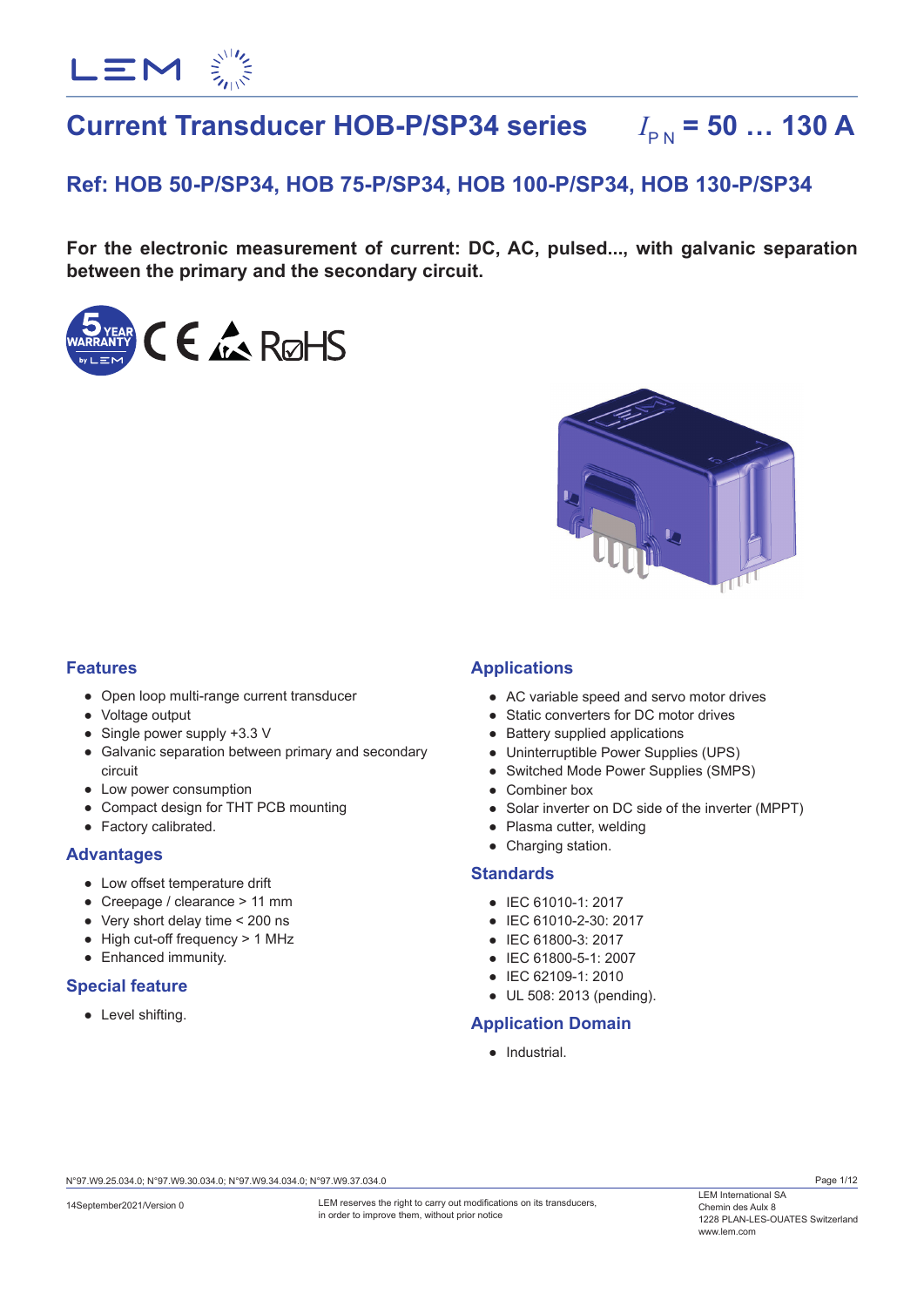

# **Safety**



If the device is used in a way that is not specified by the manufacturer, the protection provided by the device may be compromised. Always inspect the electronics unit and connecting cable before using this product and do not use it if damaged. Mounting assembly shall guarantee the maximum primary conductor temperature, fulfill clearance and creepage distance, minimize electric and magnetic coupling, and unless otherwise specified can be mounted in any orientation. This device is not intended for outdoor use.



Caution, risk of electrical shock

This transducer must be used in limited-energy secondary circuits SELV according to IEC 61010-1, in electric/electronic equipment with respect to applicable standards and safety requirements in accordance with the manufacturer's operating specifications.

Use caution during installation and use of this product; certain parts of the module can carry hazardous voltages and high currents (e.g. power supply, primary conductor).

Ignoring this warning can lead to injury and or/or cause serious damage.

De-energize all circuits and hazardous live parts before installing the product.

All installations, maintenance, servicing operations and use must be carried out by trained and qualified personnel practicing applicable safety precautions.

This transducer is a build-in device, whose hazardous live parts must be inaccessible after installation.

This transducer must be mounted in a suitable end-enclosure.

Besides make sure to have a distance of minimum 30 mm between the primary terminals of the transducer and other neighboring components.

Main supply must be able to be disconnected.

Never connect or disconnect the external power supply while the primary circuit is connected to live parts.

Never connect the output to any equipment with a common mode voltage to earth greater than 30 V.

Always wear protective clothing and gloves if hazardous live parts are present in the installation where the measurement is carried out.

This transducer is a built-in device, not intended to be cleaned with any product. Nevertheless if the user must implement cleaning or washing process, validation of the cleaning program has to be done by himself.

When defining soldering process, please use no cleaning process only.



ESD susceptibility

The product is susceptible to be damaged from an ESD event and the personnel should be grounded when handling it.

Do not dispose of this product as unsorted municipal waste. Contact a qualified recycler for disposal.

Although LEM applies utmost care to facilitate compliance of end products with applicable regulations during LEM product design, use of this part may need additional measures on the application side for compliance with regulations regarding EMC and protection against electric shock. Therefore LEM cannot be held liable for any potential hazards, damages, injuries or loss of life resulting from the use of this product.



Compliance with EU directives.

 $=$ 

Direct current power supply.

LEM reserves the right to carry out modifications on its transducers. in order to improve them, without prior notice

Page 2/12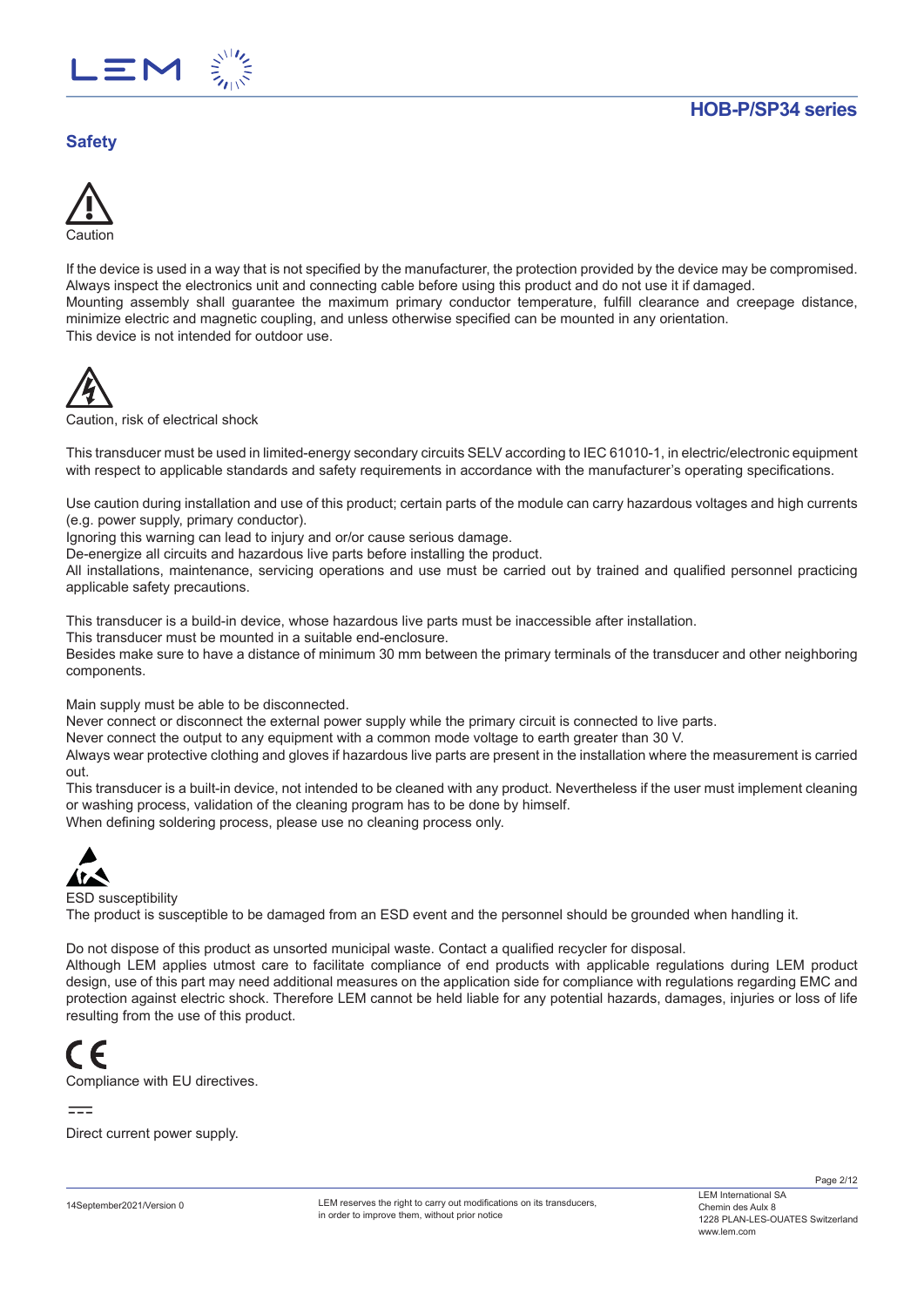

# **Absolute maximum ratings**

| <b>Parameter</b>                                            | <b>Symbol</b>             | <b>Unit</b> | Value |
|-------------------------------------------------------------|---------------------------|-------------|-------|
| Supply voltage (not destructive)                            | $U_{\alpha}$              |             | 5.5   |
| Primary conductor temperature                               |                           | °C          | 120   |
| Electrostatic discharge voltage (HBM - Human Body<br>Model) | $\mathrm{v}_\textrm{ESD}$ | k٧          |       |

Stresses above these ratings may cause permanent damage. Exposure to absolute maximum ratings for extended periods may degrade reliability.

Page 3/12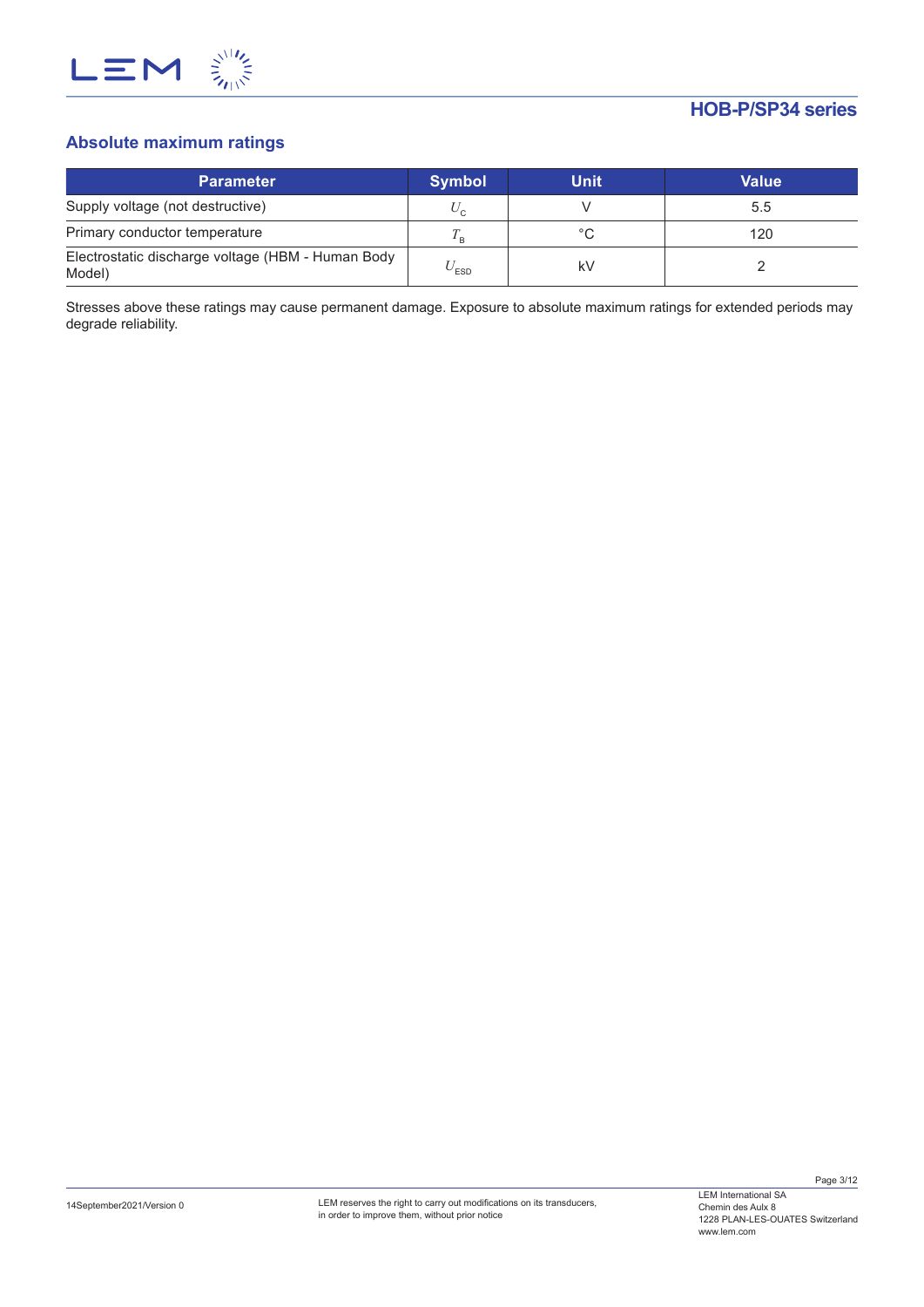

# **Insulation coordination**

| <b>Parameter</b>                                      | <b>Symbol</b>   | <b>Unit</b> | <b>Value</b> | <b>Comment</b>                                                                                                    |
|-------------------------------------------------------|-----------------|-------------|--------------|-------------------------------------------------------------------------------------------------------------------|
| RMS voltage for AC insulation test 50/60 Hz/1 min     | $U_{\rm d}$     | kV          | 4.4          |                                                                                                                   |
| Impulse withstand voltage 1.2/50 µs                   | $U_{\rm Ni}$    | kV          | 9.6          |                                                                                                                   |
| Partial discharge test voltage ( $q_{\rm m}$ < 10 pC) | $U_{\rm t}$     | $\vee$      | 1500         | Primary / Secondary                                                                                               |
| Clearance (pri. - sec.)                               | $d_{\rm Cl}$    | mm          | > 11         | Shortest distance through<br>air                                                                                  |
| Creepage distance (pri. - sec.)                       | $d_{\text{cp}}$ | mm          | > 11         | Shortest path along device<br>body                                                                                |
| Clearance (pri. - sec.)                               |                 | mm          | > 11         | When mounted on PCB<br>with recommended layout                                                                    |
| Case material                                         |                 |             |              | V0 according to UL 94                                                                                             |
| Comparative tracking index                            | <b>CTI</b>      |             | 600          |                                                                                                                   |
| Application example                                   |                 | $\vee$      | 600          | Reinforced insulation, non<br>uniform field according to<br>IEC 61800-5-1, CAT III<br>P <sub>D</sub> <sub>2</sub> |
| Application example                                   |                 | $\vee$      | 1000         | Basic insulation non<br>uniform field according to<br>IEC 61800-5-1,<br>CAT III PD2                               |
| Application example                                   |                 | $\vee$      | 600          | Simple insulation, non<br>uniform field according to<br>UL 508,<br>CAT III PD2                                    |

# **Environmental and mechanical characteristics**

| <b>Parameter</b>              | <b>Symbol</b>   | <b>Unit</b>   | <b>Min</b> | <b>Typ</b> | <b>Max</b>           | <b>Comment</b> |
|-------------------------------|-----------------|---------------|------------|------------|----------------------|----------------|
| Ambient operating temperature | $T_{\rm A}$     | $^{\circ}$ C  | $-40$      |            | 105                  |                |
| Ambient storage temperature   | $T_{\rm A\,st}$ | $^{\circ}$ C  | $-40$      |            | 105                  |                |
| Mass                          | m               | g             |            | 30         |                      |                |
| <b>Relative Humidity</b>      | RH              | $\frac{0}{0}$ |            |            | 95                   |                |
| Altitude                      |                 | m             |            |            | $2000$ <sup>1)</sup> |                |

Note: 1) Insulation coordination at 2000 m.

Page 4/12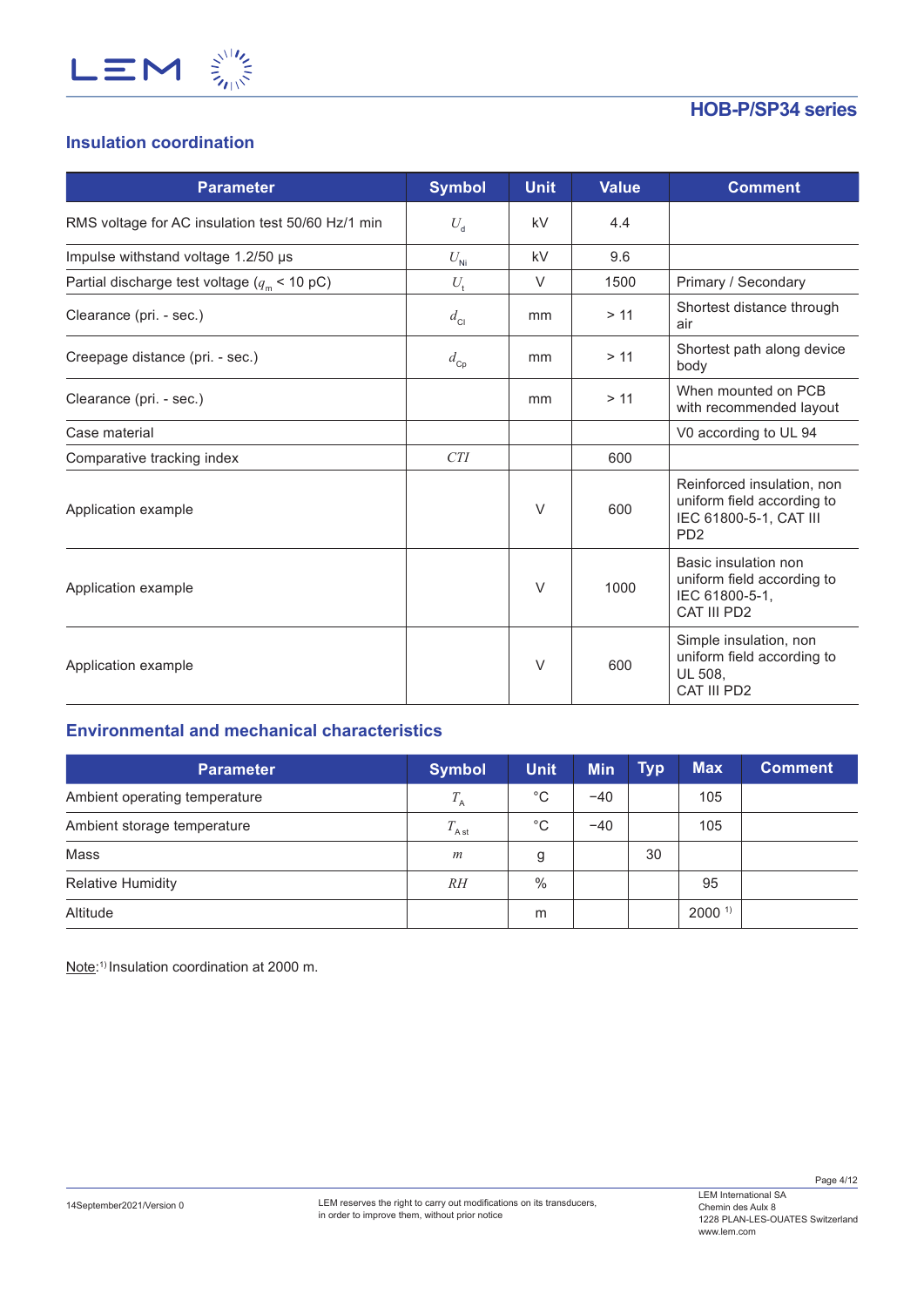

# **Electrical data HOB 50-P/SP34 HOB-P/SP34 series**

At *T*<sub>A</sub> = 25 °C, *U*<sub>C</sub> = +3.3 V, *R*<sub>L</sub> = 10 kΩ unless otherwise noted (see Min, Max, typ. definition paragraph in page 9).

| $  ,  \alpha$<br><b>Parameter</b>                                                      | <b>Symbol</b>                       | <b>Unit</b>           | <b>Min</b> |                   | <b>Max</b>   | <b>Comment</b>                      |
|----------------------------------------------------------------------------------------|-------------------------------------|-----------------------|------------|-------------------|--------------|-------------------------------------|
|                                                                                        |                                     |                       |            | <b>Typ</b><br>50  |              |                                     |
| Primary nominal RMS current                                                            | $I_{\rm PN}$                        | Α<br>Α                | $-125$     |                   | 125          | See Level shifting                  |
| Primary current, measuring range                                                       | $I_{\rm PM}$                        |                       |            |                   |              | conditions on page 10               |
| Number of primary turns                                                                | $N_{\rm p}$                         |                       |            | 1                 |              |                                     |
| Primary jumper resistance @ +25 °C                                                     | $R_{\rm p}$                         | $m\Omega$             |            | 0.06              |              |                                     |
| Primary jumper resistance @ +120 °C                                                    | $R_{\rm p}$                         | $m\Omega$             |            | 0.076             |              |                                     |
| Supply voltage                                                                         | $U_{\rm C}$                         | $\vee$                | 3.14       | 3.3               | 3.46         |                                     |
| Current consumption                                                                    | $I_{\rm c}$                         | mA                    | 16         | 20                | 24           |                                     |
| Reference voltage (output)                                                             | $U_{\rm ref}$                       | $\vee$                | 1.63       | 1.65              | 1.67         | Internal reference                  |
| Reference voltage (input range)                                                        | $U_{\rm ref}$                       | V                     | 0.4        |                   | $U_{c}$ -0.4 | External reference $U_{ref}$ (IN)   |
| Output voltage range $@I_{\rho_M}$                                                     | $U_{\text{out}}$ – $U_{\text{ref}}$ | $\vee$                | $-2.3$     |                   | 2.3          | Over operating temperature<br>range |
| $U_{\text{ref}}$ output resistance                                                     | $R_{\text{ref}}$                    | Ω                     | 130        | 200               | 300          | Series                              |
| $U_{\text{out}}$ output resistance                                                     | $R_{\text{out}}$                    | Ω                     |            | 30                |              | Series                              |
| Electrical offset voltage $\omega I_{\rm p}$ = 0 A                                     | $U_{\mathsf{o}\mathsf{E}}$          | mV                    | $-10$      |                   | 10           | $U_{\text{out}} - U_{\text{ref}}$   |
| Electrical offset current,<br>referred to primary                                      | $I_{\circ E}$                       | A                     | $-0.543$   |                   | 0.543        |                                     |
| Temperature coefficient of $U_{\text{ref}}$                                            | $TCU_{\rm ref}$                     | ppm/K                 | $-170$     |                   | 170          | $-40 °C$ 105 °C                     |
| Temperature coefficient of $U_{\text{OE}}$                                             | $TCU_{\texttt{OE}}$                 | mV/K                  | $-0.15$    |                   | 0.15         | $-40 °C$ 105 °C                     |
| Offset drift referred to primary $@I_{p} = 0 A$                                        | ${\cal T}Cl_{\rm O\,E}$             | mA/K                  | $-8.152$   |                   | 8.152        | $-40 °C$ 105 °C                     |
| Nominal sensitivity                                                                    | $S_{\rm N}$                         | mV/A                  |            | 18.4              |              | 920 mV $\omega$ $I_{\text{PN}}$     |
| Sensitivity error $@I_{\rho_N}$                                                        | $\varepsilon_{\rm S}$               | $\%$                  | $-0.75$    |                   | 0.75         | Factory adjustment                  |
| Temperature coefficient of $S$                                                         | $T\!C\!S$                           | ppm/K                 | $-200$     |                   | 200          | $-40 °C$ 105 °C                     |
| Linearity error 0 $I_{\text{PN}}$                                                      | $\mathcal{E}_{\mathrm{L}}$          | % of $I_{\text{PN}}$  | $-0.70$    |                   | 0.70         |                                     |
| Linearity error $0 \ldots I_{\text{PM}}$                                               | $\mathcal{E}_{\mathrm{L}}$          | % of $I_{\text{P M}}$ | $-0.55$    |                   | 0.55         |                                     |
| Magnetic offset current (@ 10 $\times$ $I_{PN}$ )<br>referred to primary               | $I_{\text{OM}}$                     | A                     | $-0.8$     |                   | 0.8          | One turn                            |
| Delay time to 10 % of the final output<br>value for $I_{\text{PN}}$ step               | $t_{\rm D 10}$                      | ns                    |            |                   | 200          | @ 100 A/µs                          |
| Delay time to 90 % of the final output<br>value for $I_{\text{PN}}$ step               | $t_{\rm D,90}$                      | ns                    |            |                   | 200          | @ 100 A/µs                          |
| Frequency bandwidth $(-3 dB)$                                                          | BW                                  | kHz                   |            | 1000              |              |                                     |
| RMS Noise voltage spectral density (Output)<br>(100 Hz  10 kHz)<br>(10 kHz  1 MHz)     | $u_{\rm no}$                        | $\mu V / \sqrt{Hz}$   |            |                   | 20<br>1      |                                     |
| Peak-to-peak noise voltage<br>(DC  10 kHz)<br>(DC  100 kHz)<br>(DC  1 MHz)             | $U_{\rm no\, pp}$                   | mV                    |            | 1.8<br>1.9<br>1.9 |              |                                     |
| Sum of sensitivity and linearity error $@I_{\text{PN}}$                                | $\varepsilon_{\text{S L}}$          | % of $I_{PN}$         | $-1.45$    |                   | 1.45         |                                     |
| Sum of sensitivity and linearity error<br>@ $I_{P N}$ @ $T_A$ = +85 °C                 | $\varepsilon_{\rm S\,L\,85}$        | % of $I_{\text{PN}}$  | $-3.63$    |                   | 3.63         | See formula note 1)                 |
| Sum of sensitivity and linearity error<br>@ $I_{\text{PN}}$ @ $T_{\text{A}}$ = +105 °C | $\varepsilon$ <sub>SL 105</sub>     | % of $I_{\text{PN}}$  | $-4.35$    |                   | 4.35         | See formula note 1)                 |

Note: 1)

 $S \text{ } L\left(T_{\mathsf{A}}\right) = \varepsilon_{S\text{ }L\text{ }25} + \left(TCS + \frac{TCI_{\mathsf{O}}}{I_{\mathsf{P}}\text{ }N}\right) \times \left|T_{\mathsf{A}} - 25\right|$  (Apply SI units and Quantity Calculus)

14September2021/Version 0

LEM reserves the right to carry out modifications on its transducers, in order to improve them, without prior notice

LEM International SA Chemin des Aulx 8 1228 PLAN-LES-OUATES Switzerland www.lem.com

Page 5/12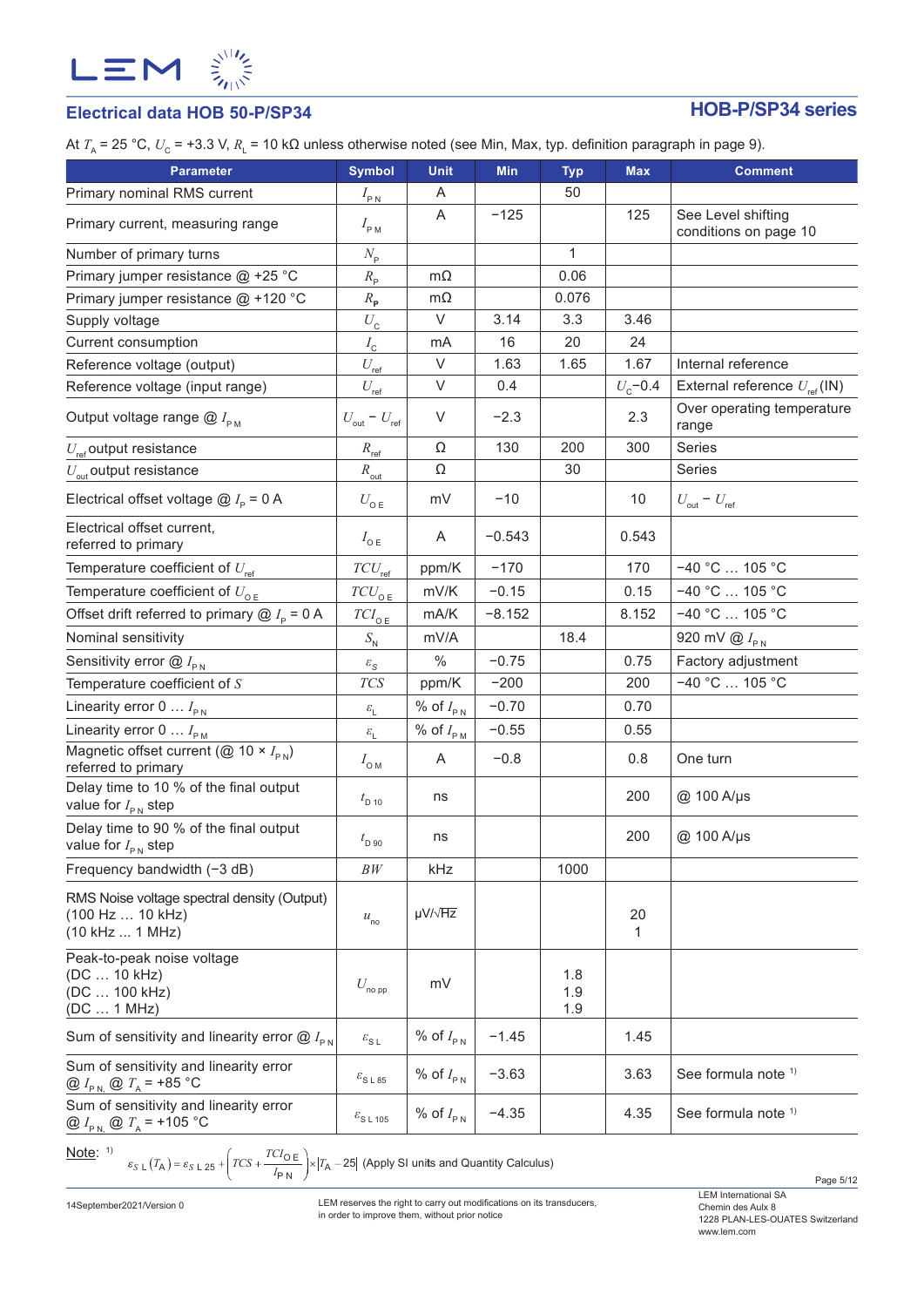

# **Electrical data HOB 75-P/SP34 HOB-P/SP34 series**

At *T*<sub>A</sub> = 25 °C,  $U_{\rm C}$  = +3.3 V,  $R_{\rm L}$  = 10 kΩ unless otherwise noted (see Min, Max, typ. definition paragraph in page 9).

| <b>Parameter</b>                                                                       | <b>Symbol</b>                       | <b>Unit</b>          | <b>Min</b> | <b>Typ</b>        | <b>Max</b>   | <b>Comment</b>                                 |
|----------------------------------------------------------------------------------------|-------------------------------------|----------------------|------------|-------------------|--------------|------------------------------------------------|
| Primary nominal RMS current                                                            | $I_{\text{PN}}$                     | A                    |            | 75                |              |                                                |
| Primary current, measuring range                                                       | $I_{\rm PM}$                        | A                    | $-187.5$   |                   | 187.50       | See Level shifting<br>conditions on page 10    |
| Number of primary turns                                                                | $N_{\rm p}$                         |                      |            | $\mathbf{1}$      |              |                                                |
| Primary jumper resistance @ +25 °C                                                     | $R_{\rm p}$                         | $m\Omega$            |            | 0.06              |              |                                                |
| Primary jumper resistance @ +120 °C                                                    | $R_{\rm p}$                         | $m\Omega$            |            | 0.076             |              |                                                |
| Supply voltage                                                                         | $U_{\tt C}$                         | V                    | 3.14       | 3.3               | 3.46         |                                                |
| Current consumption                                                                    | $I_{\rm c}$                         | mA                   | 16         | 20                | 24           |                                                |
| Reference voltage (output)                                                             | $U_{\rm ref}$                       | $\vee$               | 1.63       | 1.65              | 1.67         | Internal reference                             |
| Reference voltage (input range)                                                        | $U_{\rm ref}$                       | V                    | 0.4        |                   | $U_{c}$ -0.4 | External reference $U_{\text{ref}}(\text{IN})$ |
| Output voltage range $@I_{\rho_M}$                                                     | $U_{\text{out}}$ – $U_{\text{ref}}$ | $\vee$               | $-2.3$     |                   | 2.3          | Over operating temperature<br>range            |
| $U_{\text{ref}}$ output resistance                                                     | $R_{\text{ref}}$                    | Ω                    | 130        | 200               | 300          | Series                                         |
| $U_{\text{out}}$ output resistance                                                     | $R_{\text{out}}$                    | Ω                    |            | 30                |              | Series                                         |
| Electrical offset voltage $@I_{\rho} = 0 A$                                            | $U_{\mathsf{o}\mathsf{E}}$          | mV                   | $-10$      |                   | 10           | $U_{\text{out}} - U_{\text{ref}}$              |
| Electrical offset current,<br>referred to primary                                      | $I_{\circ E}$                       | Α                    | $-0.815$   |                   | 0.815        |                                                |
| Temperature coefficient of $U_{\text{ref}}$                                            | $TCU_{\rm ref}$                     | ppm/K                | $-170$     |                   | 170          | $-40 °C$ 105 °C                                |
| Temperature coefficient of $U_{\text{oE}}$                                             | $TCU_{\underline{0}\underline{E}}$  | mV/K                 | $-0.15$    |                   | 0.15         | $-40 °C$ 105 °C                                |
| Offset drift referred to primary $@I_{p} = 0 A$                                        | $TCI_{\underline{\mathsf{OE}}}$     | mA/K                 | $-12.228$  |                   | 12.228       | $-40 °C$ 105 °C                                |
| Nominal sensitivity                                                                    | $S_{\rm N}$                         | mV/A                 |            | 12.267            |              | 920 mV $\bigotimes I_{\text{PN}}$              |
| Sensitivity error $@I_{\text{PN}}$                                                     | $\varepsilon_{\rm S}$               | $\%$                 | $-0.75$    |                   | 0.75         | Factory adjustment                             |
| Temperature coefficient of $S$                                                         | $TCS$                               | ppm/K                | $-200$     |                   | 200          | $-40 °C$ 105 °C                                |
| Linearity error 0 $I_{\text{PN}}$                                                      | $\varepsilon_{\rm L}$               | % of $I_{\text{PN}}$ | $-0.60$    |                   | 0.60         |                                                |
| Linearity error $0 \ldots I_{\text{PM}}$                                               | $\varepsilon_{\rm _L}$              | % of $I_{P_M}$       | $-0.50$    |                   | 0.50         |                                                |
| Magnetic offset current (@ 10 $\times$ $I_{PN}$ )<br>referred to primary               | $I_{\text{OM}}$                     | Α                    | $-0.8$     |                   | 0.8          | One turn                                       |
| Delay time to 10 % of the final output<br>value for $I_{\text{PN}}$ step               | $t_{\rm D10}$                       | ns                   |            |                   | 200          | @ 100 A/µs                                     |
| Delay time to 90 % of the final output<br>value for $I_{\text{PN}}$ step               | $t_{\rm D,90}$                      | ns                   |            |                   | 200          | @ 100 A/µs                                     |
| Frequency bandwidth $(-3 dB)$                                                          | BW                                  | kHz                  |            | 1000              |              |                                                |
| RMS Noise voltage spectral density (Output)<br>(100 Hz  10 kHz)<br>(10 kHz  1 MHz)     | $u_{\rm no}$                        | $\mu V / \sqrt{Hz}$  |            |                   | 20<br>1      |                                                |
| Peak-to-peak noise voltage<br>(DC  10 kHz)<br>(DC  100 kHz)<br>(DC  1 MHz)             | $U_{\rm no\, pp}$                   | mV                   |            | 1.2<br>1.3<br>1.4 |              |                                                |
| Sum of sensitivity and linearity error $@I_{\rho N}$                                   | $\varepsilon_{\text{S L}}$          | % of $I_{PN}$        | $-1.35$    |                   | 1.35         |                                                |
| Sum of sensitivity and linearity error<br>@ $I_{PN}$ @ $T_A$ = +85 °C                  | $\varepsilon$ <sub>SL85</sub>       | % of $I_{PN}$        | $-3.53$    |                   | 3.53         | See formula note 1)                            |
| Sum of sensitivity and linearity error<br>@ $I_{\text{PN}}$ @ $T_{\text{A}}$ = +105 °C | $\varepsilon_{\rm S\ L\ 105}$       | % of $I_{PN}$        | $-4.25$    |                   | 4.25         | See formula note 1)                            |
|                                                                                        |                                     |                      |            |                   |              |                                                |

<u>Note</u>: <sup>1)</sup>  $\varepsilon_{S \text{ L}}(T_{\text{A}}) = \varepsilon_{S \text{ L}} 25 + \left( TCS + \frac{TCI_{\text{O E}}}{I_{\text{P N}}}\right) \times |T_{\text{A}} - 25|$  (Apply SI units and Quantity Calculus)

14September2021/Version 0

LEM reserves the right to carry out modifications on its transducers, in order to improve them, without prior notice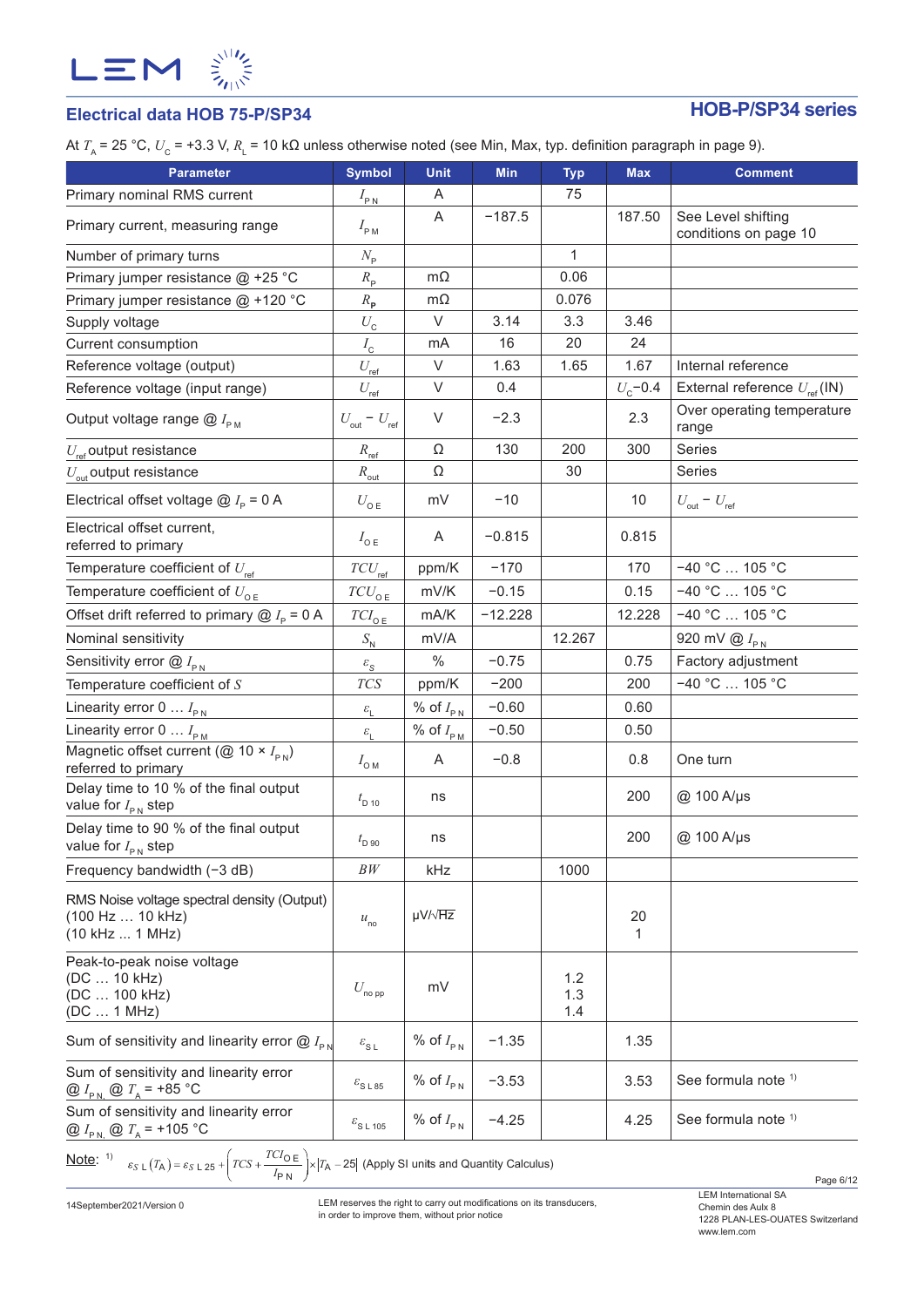

# **Electrical data HOB 100-P/SP34 HOB-P/SP34 series**

At *T*<sub>A</sub> = 25 °C,  $U_{\rm C}$  = +3.3 V,  $R_{\rm L}$  = 10 kΩ unless otherwise noted (see Min, Max, typ. definition paragraph in page 9).

| <b>Parameter</b>                                                                       | <b>Symbol</b>                     | <b>Unit</b>                           | <b>Min</b> | <b>Typ</b>      | <b>Max</b>       | <b>Comment</b>                                 |
|----------------------------------------------------------------------------------------|-----------------------------------|---------------------------------------|------------|-----------------|------------------|------------------------------------------------|
| Primary nominal RMS current                                                            | $I_{\rm PN}$                      | A                                     |            | 100             |                  |                                                |
| Primary current, measuring range                                                       | $I_{\rm PM}$                      | A                                     | $-250$     |                 | 250              | See Level shifting<br>conditions on page 10    |
| Number of primary turns                                                                | $N_{\rm p}$                       |                                       |            | $\mathbf{1}$    |                  |                                                |
| Primary jumper resistance @ +25 °C                                                     | $R_{\rm p}$                       | $m\Omega$                             |            | 0.06            |                  |                                                |
| Primary jumper resistance @ +120 °C                                                    | $R_{\rm p}$                       | $m\Omega$                             |            | 0.076           |                  |                                                |
| Supply voltage                                                                         | $U_{\rm C}$                       | $\vee$                                | 3.14       | 3.3             | 3.46             |                                                |
| Current consumption                                                                    | $I_{\rm\scriptscriptstyle C}$     | mA                                    | 16         | 20              | 24               |                                                |
| Reference voltage (output)                                                             | $U_{\rm ref}$                     | $\vee$                                | 1.63       | 1.65            | 1.67             | Internal reference                             |
| Reference voltage (input range)                                                        | $U_{\text{ref}}$                  | V                                     | 0.4        |                 | $U_{\rm c}$ -0.4 | External reference $U_{\text{ref}}(\text{IN})$ |
| Output voltage range $@I_{\rho_M}$                                                     | $U_{\text{out}} - U_{\text{ref}}$ | $\vee$                                | $-2.3$     |                 | 2.3              | Over operating<br>temperature range            |
| $U_{\text{ref}}$ output resistance                                                     | $R_{\text{ref}}$                  | Ω                                     | 130        | 200             | 300              | Series                                         |
| $U_{\text{out}}$ output resistance                                                     | $R_{\text{out}}$                  | Ω                                     |            | 30              |                  | Series                                         |
| Electrical offset voltage $\omega I_{\rm p}$ = 0 A                                     | $U_{\text{o E}}$                  | mV                                    | $-10$      |                 | 10               | $U_{\text{out}} - U_{\text{ref}}$              |
| Electrical offset current,<br>referred to primary                                      | $I_{\circ E}$                     | A                                     | $-1.087$   |                 | 1.087            |                                                |
| Temperature coefficient of $U_{\text{ref}}$                                            | $TCU_{\text{ref}}$                | ppm/K                                 | $-170$     |                 | 170              | $-40 °C$ 105 °C                                |
| Temperature coefficient of $U_{\text{OE}}$                                             | $TCU_{\text{oE}}$                 | mV/K                                  | $-0.15$    |                 | 0.15             | $-40 °C$ 105 °C                                |
| Offset drift referred to primary $@I_{p} = 0 A$                                        | ${\cal T}Cl_{\rm O\,E}$           | mA/K                                  | $-16.304$  |                 | 16.304           | $-40 °C$ 105 °C                                |
| Nominal sensitivity                                                                    | $S_{\rm N}$                       | mV/A                                  |            | 9.2             |                  | 920 mV $\bigotimes I_{\text{PN}}$              |
| Sensitivity error $@I_{\rho_N}$                                                        | $\varepsilon_{\rm S}$             | $\%$                                  | $-0.75$    |                 | 0.75             | Factory adjustment                             |
| Temperature coefficient of $S$                                                         | $T\!C\!S$                         | ppm/K                                 | $-200$     |                 | 200              | $-40 °C$ 105 °C                                |
| Linearity error 0 $I_{\text{PN}}$                                                      | $\mathcal{E}_{\mathsf{L}}$        | % of $I_{PN}$                         | $-0.50$    |                 | 0.50             |                                                |
| Linearity error $0 \ldots I_{\text{PM}}$                                               | $\varepsilon_{\rm L}$             | % of $I_{\scriptscriptstyle\rm P\,M}$ | $-0.40$    |                 | 0.40             |                                                |
| Magnetic offset current ( $\overline{Q}$ 10 × $I_{\text{PN}}$ )<br>referred to primary | $I_{\text{OM}}$                   | A                                     | $-0.8$     |                 | 0.8              | One turn                                       |
| Delay time to 10 % of the final output<br>value for $I_{\text{PN}}$ step               | $t_{\rm D 10}$                    | ns                                    |            |                 | 200              | @ 100 A/µs                                     |
| Delay time to 90 % of the final output<br>value for $I_{PN}$ step                      | $t_{\text{D 90}}$                 | ns                                    |            |                 | 200              | @ 100 A/µs                                     |
| Frequency bandwidth $(-3 dB)$                                                          | BW                                | kHz                                   |            | 1000            |                  |                                                |
| RMS Noise voltage spectral density (Output)<br>(100 Hz  10 kHz)<br>(10 kHz  1 MHz)     | $u_{\rm no}$                      | $\mu V / \sqrt{Hz}$                   |            |                 | 20<br>1          |                                                |
| Peak-to-peak noise voltage<br>(DC  10 kHz)<br>(DC  100 kHz)<br>(DC  1 MHz)             | $U_{\text{no pp}}$                | mV                                    |            | 0.9<br>1<br>1.1 |                  |                                                |
| Sum of sensitivity and linearity error $@I_{\text{PN}}$                                | $\varepsilon_{\text{S L}}$        | % of $I_{PN}$                         | $-1.25$    |                 | 1.25             |                                                |
| Sum of sensitivity and linearity error<br>@ $I_{\text{PN}}$ @ $T_{\text{A}}$ = +85 °C  | $\varepsilon_{\text{S L 85}}$     | % of $I_{PN}$                         | $-3.43$    |                 | 3.43             | See formula note 1)                            |
| Sum of sensitivity and linearity error<br>@ $I_{\text{PN}}$ @ $T_{\text{A}}$ = +105 °C | $\varepsilon_{\text{S L 105}}$    | % of $I_{PN}$                         | $-4.15$    |                 | 4.15             | See formula note 1)                            |
| $TCI_{\Omega} =$                                                                       |                                   |                                       |            |                 |                  |                                                |

<u>Note</u>: 1)  $\varepsilon_{S \text{ L}}(T_A) = \varepsilon_{S \text{ L}} 25 + \left( TCS + \frac{TCI_{\text{O E}}}{I_{\text{P N}}}\right) \times |T_A - 25|$  (Apply SI units and Quantity Calculus)

14September2021/Version 0

LEM reserves the right to carry out modifications on its transducers, in order to improve them, without prior notice

Page 7/12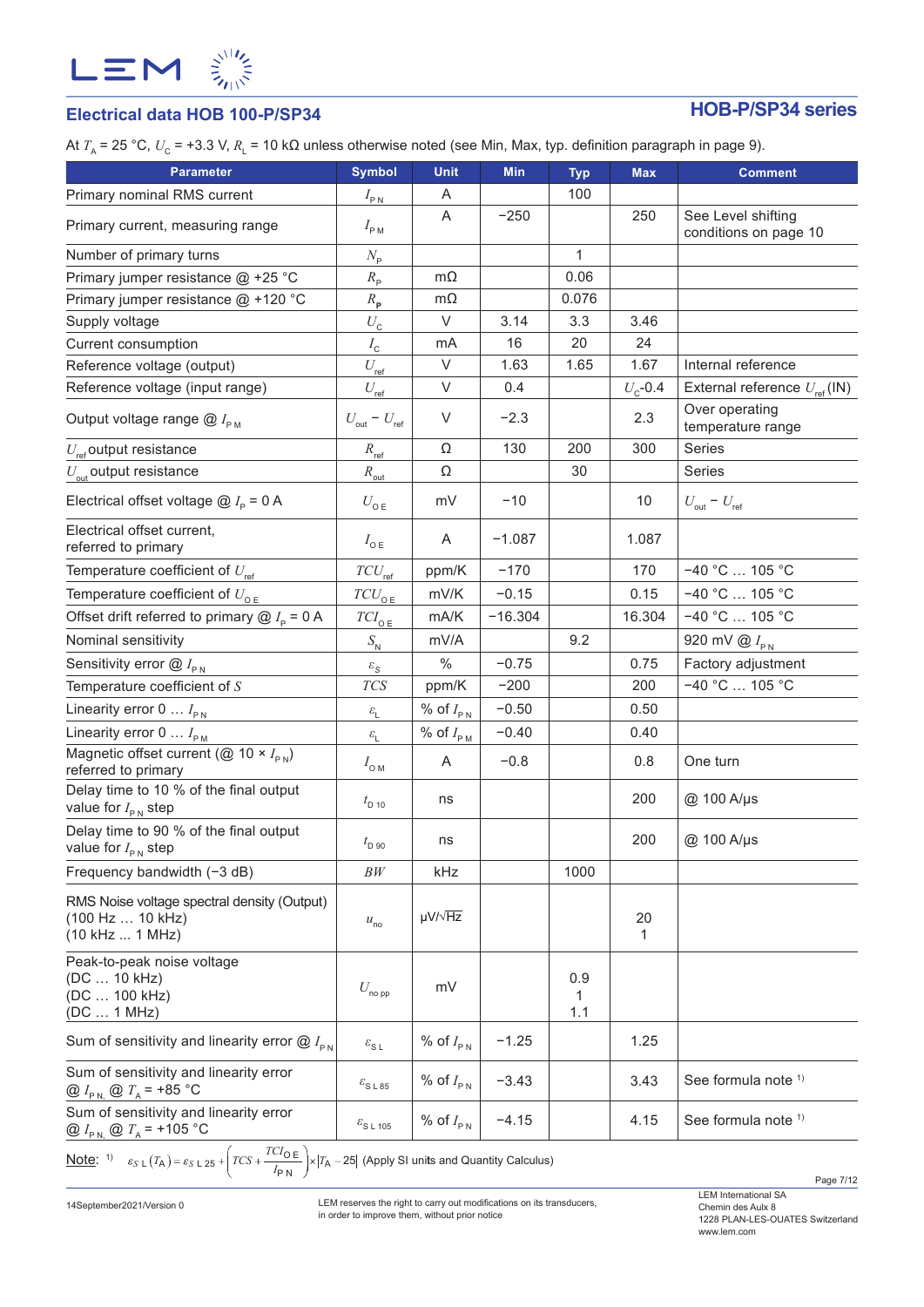

# **Electrical data HOB 130-P/SP34 HOB-P/SP34 series**

At *T*<sub>A</sub> = 25 °C,  $U_c$  = +3.3 V,  $R_1$  = 10 kΩ unless otherwise noted (see Min, Max, typ. definition paragraph in page 9).

| <b>Parameter</b>                                                                       | <b>Symbol</b>                          | Unit                | Min       | <b>Typ</b>      | <b>Max</b>       | <b>Comment</b>                                 |
|----------------------------------------------------------------------------------------|----------------------------------------|---------------------|-----------|-----------------|------------------|------------------------------------------------|
| Primary nominal RMS current                                                            | $I_{\text{PN}}$                        | Α                   |           | 130             |                  |                                                |
| Primary current, measuring range                                                       | $I_{\rm PM}$                           | A                   | $-250$    |                 | 250              | See Level shifting<br>conditions on page 10    |
| Number of primary turns                                                                | $N_{\rm p}$                            |                     |           | $\mathbf{1}$    |                  |                                                |
| Primary jumper resistance @ +25 °C                                                     | $R_{\rm p}$                            | $m\Omega$           |           | 0.06            |                  |                                                |
| Primary jumper resistance @ +120 °C                                                    | $R_{\rm p}$                            | $m\Omega$           |           | 0.076           |                  |                                                |
| Supply voltage                                                                         | $U_{\rm C}$                            | V                   | 3.14      | 3.3             | 3.46             |                                                |
| Current consumption                                                                    | $I_{\rm c}$                            | mA                  | 16        | 20              | 24               |                                                |
| Reference voltage (output)                                                             | $U_{\rm ref}$                          | V                   | 1.63      | 1.65            | 1.67             | Internal reference                             |
| Reference voltage (input range)                                                        | $U_{\text{ref}}$                       | V                   | 0.4       |                 | $U_{\rm c}$ -0.4 | External reference $U_{\text{ref}}(\text{IN})$ |
| Output voltage range $@I_{\rho_M}$                                                     | $U_{\text{out}}$ – $U_{\text{ref}}$    | V                   | $-2.3$    |                 | 2.3              | Over operating<br>temperature range            |
| $U_{\text{ref}}$ output resistance                                                     | $R_{\text{ref}}$                       | Ω                   | 130       | 200             | 300              | Series                                         |
| $U_{\text{out}}$ output resistance                                                     | $R_{\text{out}}$                       | Ω                   |           | 30              |                  | Series                                         |
| Electrical offset voltage $@I_{p} = 0 A$                                               | $U_{\text{o E}}$                       | mV                  | $-10$     |                 | 10               | $U_{\text{out}} - U_{\text{ref}}$              |
| Electrical offset current,<br>referred to primary                                      | $I_{\text{oE}}$                        | A                   | $-1.087$  |                 | 1.087            |                                                |
| Temperature coefficient of $U_{\text{ref}}$                                            | $TCU_{\text{ref}}$                     | ppm/K               | $-170$    |                 | 170              | $-40 °C$ 105 °C                                |
| Temperature coefficient of $U_{\alpha E}$                                              | $TCU_{\texttt{OE}}$                    | mV/K                | $-0.15$   |                 | 0.15             | $-40 °C$ 105 °C                                |
| Offset drift referred to primary $\omega I_{\rm p}$ = 0 A                              | $TCI_{0E}$                             | mA/K                | $-16.304$ |                 | 16.304           | $-40 °C$ 105 °C                                |
| Nominal sensitivity                                                                    | $S_{\rm N}$                            | mV/A                |           | 9.2             |                  | 1196 mV $\omega$ $I_{\text{PN}}$               |
| Sensitivity error $@I_{\rho_N}$                                                        | $\varepsilon_{\rm S}$                  | $\%$                | $-0.75$   |                 | 0.75             | Factory adjustment                             |
| Temperature coefficient of $S$                                                         | $T\!C\!S$                              | ppm/K               | $-200$    |                 | 200              | $-40 °C$ 105 °C                                |
| Linearity error $0 \ldots I_{PN}$                                                      | $\mathcal{E}_{\underline{\mathsf{L}}}$ | % of $I_{PN}$       | $-0.45$   |                 | 0.45             |                                                |
| Linearity error $0 \ldots I_{\text{PM}}$                                               | $\mathcal{E}_{\mathrm{L}}$             | % of $I_{P_M}$      | $-0.35$   |                 | 0.35             |                                                |
| Magnetic offset current ( $\overline{Q}$ 10 × $I_{\text{pN}}$ )<br>referred to primary | $I_{\text{OM}}$                        | Α                   | $-0.8$    |                 | 0.8              | One turn                                       |
| Delay time to 10 % of the final output<br>value for $I_{\text{PN}}$ step               | $t_{\rm D 10}$                         | ns                  |           |                 | 200              | @ 100 A/µs                                     |
| Delay time to 90 % of the final output<br>value for $I_{\text{PN}}$ step               | $t_{\rm D,90}$                         | ns                  |           |                 | 200              | @ 100 A/µs                                     |
| Frequency bandwidth (-3 dB)                                                            | BW                                     | kHz                 |           | 1000            |                  |                                                |
| RMS Noise voltage spectral density (Output)<br>(100 Hz  10 kHz)<br>(10 kHz  1 MHz)     | $u_{\rm no}$                           | $\mu V / \sqrt{Hz}$ |           |                 | 20<br>1          |                                                |
| Peak-to-peak noise voltage<br>(DC  10 kHz)<br>(DC  100 kHz)<br>(DC  1 MHz)             | $U_{\sf no\, pp}$                      | mV                  |           | 0.9<br>1<br>1.1 |                  |                                                |
| Sum of sensitivity and linearity error $@I_{\text{PN}}$                                | $\varepsilon_{\text{S L}}$             | % of $I_{\rm PN}$   | $-1.20$   |                 | 1.20             |                                                |
| Sum of sensitivity and linearity error<br>@ $I_{P N}$ @ $T_A$ = +85 °C                 | $\varepsilon_{\rm S\; L\; 85}$         | % of $I_{PN}$       | $-3.15$   |                 | 3.15             | See formula note 1)                            |
| Sum of sensitivity and linearity error<br>@ $I_{PN}$ @ $T_A$ = +105 °C                 | $\varepsilon$ <sub>SL 105</sub>        | % of $I_{PN}$       | $-3.80$   |                 | 3.80             | See formula note 1)                            |

<u>Note</u>: <sup>1)</sup>  $\varepsilon_{S \text{ L}}(T_A) = \varepsilon_{S \text{ L}} 25 + \left( TCS + \frac{TCI_{\text{O}} E}{I_{\text{P}} N} \right) \times |T_A - 25|$  (Apply SI units and Quantity Calculus)

14September2021/Version 0

LEM reserves the right to carry out modifications on its transducers, in order to improve them, without prior notice

Page 8/12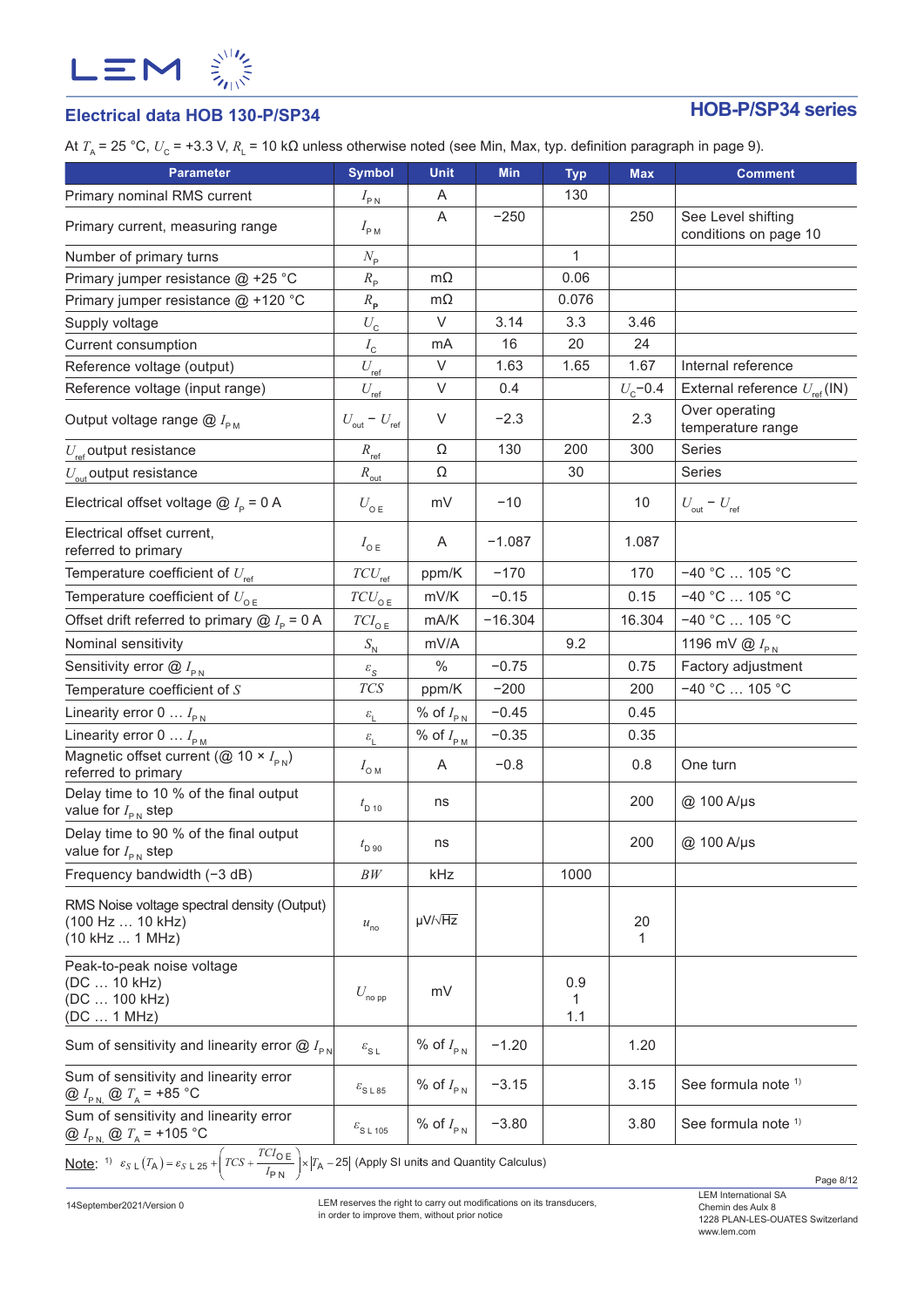

## **Definition of typical, minimum and maximum values**

Minimum and maximum values for specified limiting and safety conditions have to be understood as such as well as values shown in "typical" graphs.

On the other hand, measured values are part of a statistical distribution that can be specified by an interval with upper and lower limits and a probability for measured values to lie within this interval.

Unless otherwise stated (e.g. "100 % tested"), the LEM definition for such intervals designated with "min" and "max" is that the probability for values of samples to lie in this interval is 99.73 %.

For a normal (Gaussian) distribution, this corresponds to an interval between −3 sigma and +3 sigma. If "typical" values are not obviously mean or average values, those values are defined to delimit intervals with a probability of 68.27 %, corresponding to an interval between −sigma and +sigma for a normal distribution.

Typical, maximal and minimal values are determined during the initial characterization of the product.

## **Maximum continuous DC current**

For all ranges



Important notice: whatever the usage and/or application, the transducer jumper temperature shall not go above the maximum rating of 120 °C as stated in page 3 of this datasheet.

Page 9/12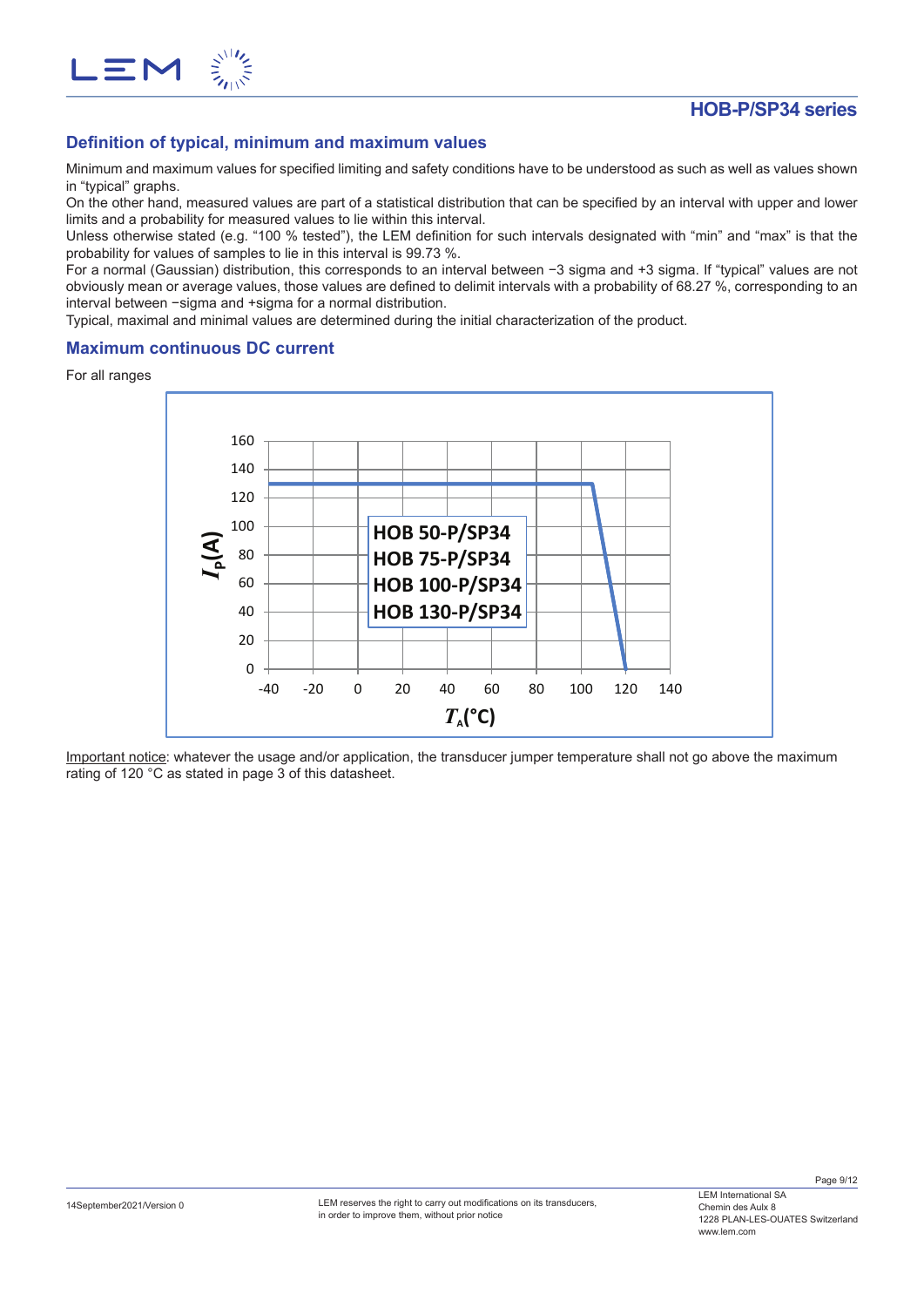

# Level shifting: measuring range versus external reference voltage  $U_{\text{ref}}$  (IN)  $\blacksquare$  HOB-P/SP34 series

### **HOB 50-P/SP34**



### **HOB 75-P/SP34**



## **HOB 100-P/SP34**



## **HOB 130-P/SP34**



 $U_{\sf ref}$ (IN) Min-Max defines the recommended interval in order to reach the  $I_{\sf p\ max}$  range (asymetrical and positive value only).

LEM reserves the right to carry out modifications on its transducers, in order to improve them, without prior notice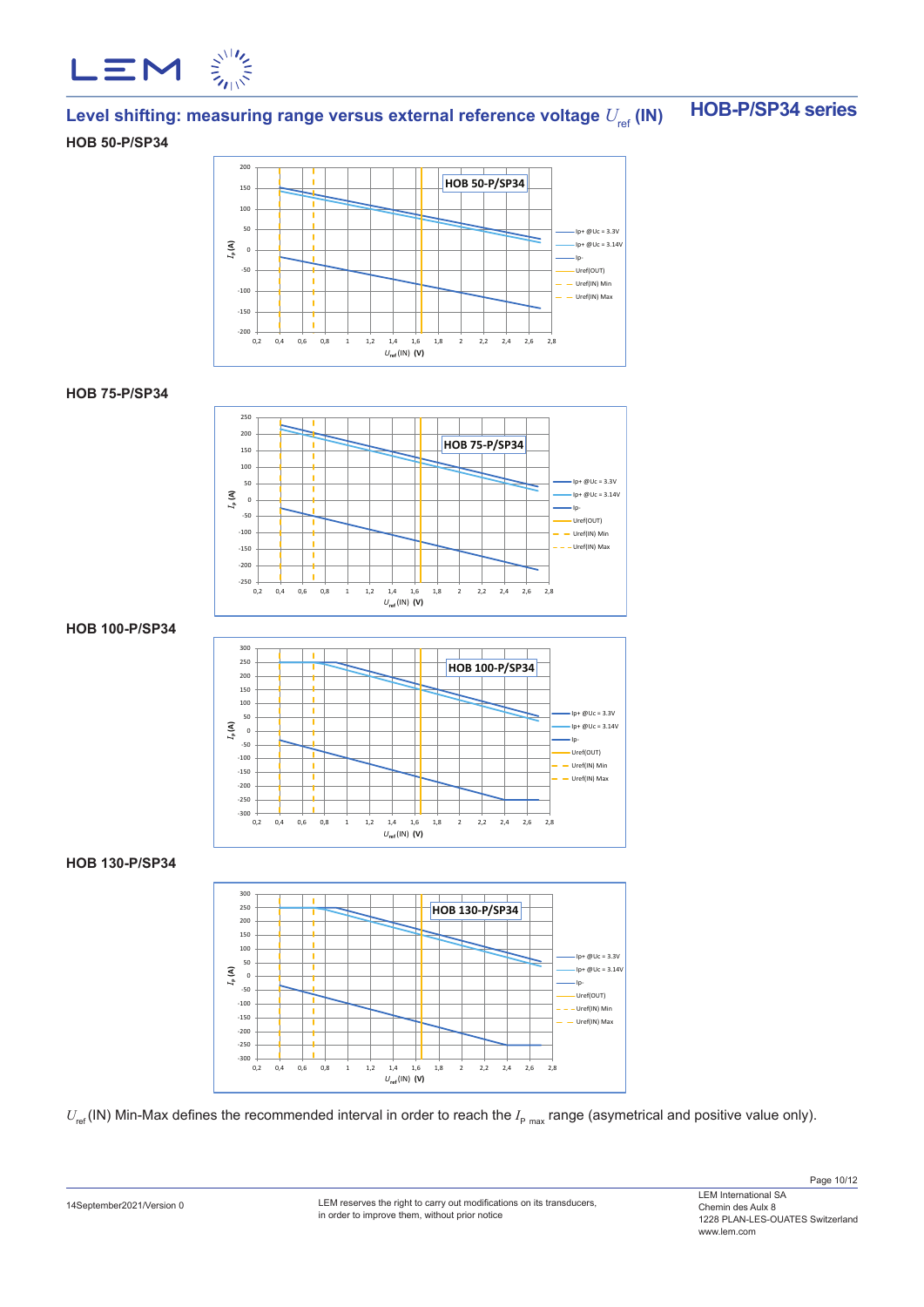

**PCB Footprint** (in mm, general tolerance  $\pm 0.3$  mm)



Pad design according to IPC2222, IPC2221

## **Assembly on PCB**

- Recommended PCB hole diameter 2.15 mm for primary pin
	- 0.9 mm for secondary pin
- Maximum PCB thickness 2.4 mm
- Wave soldering profile maximum 260 °C, 10 s No clean process only

## **Insulation distance (nominal values):**

| On $PCB: A - B$                    | $11.65$ mm | $\overline{\phantom{a}}$ |
|------------------------------------|------------|--------------------------|
| Between jumper and secondary block | 13.75 mm   | 11.49 mm                 |

## **Remark**

Installation of the transducer must be done unless otherwise specified on the datasheet, according to LEM Transducer Generic Mounting Rules. Please refer to LEM document N°ANE120504 available on our Web site: **Products/Product Documentation.**